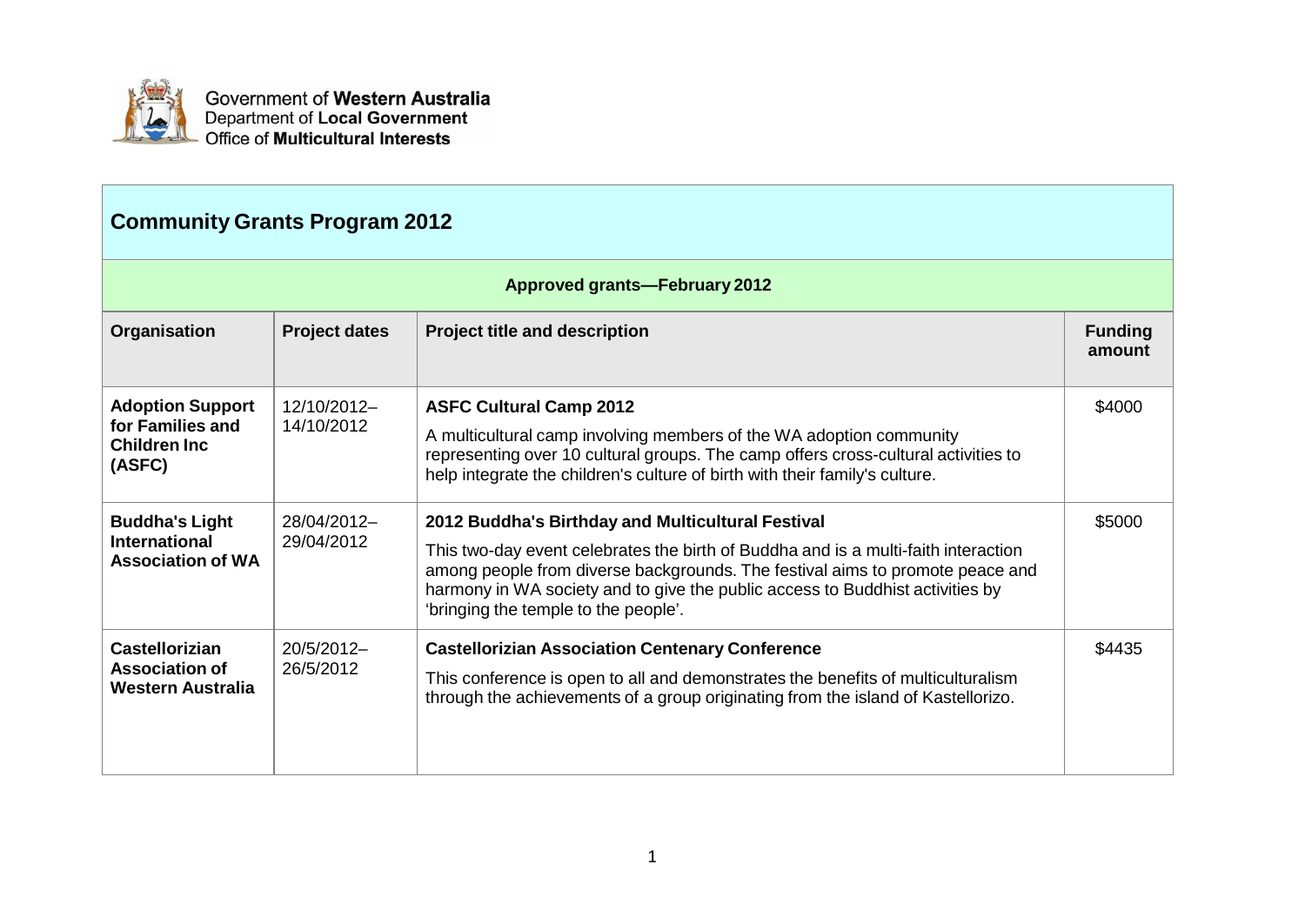| Organisation                                                               | <b>Project dates</b>      | <b>Project title and description</b>                                                                                                                                                                                                                                                                                                                                                                                   | <b>Funding</b><br>amount |
|----------------------------------------------------------------------------|---------------------------|------------------------------------------------------------------------------------------------------------------------------------------------------------------------------------------------------------------------------------------------------------------------------------------------------------------------------------------------------------------------------------------------------------------------|--------------------------|
| <b>Ishar Multicultural</b><br><b>Womens Health</b><br><b>Centre</b>        | <b>TBC</b>                | <b>Strengthening Women II</b><br>A project that aims to develop settlement and social inclusion skills in migrant<br>women while promoting harmony between new and established communities. The<br>three-day live-in program encourages self care by provision of support,<br>communication and information sharing on settlement issues.                                                                              | \$15,000                 |
| <b>Mental Health</b><br><b>Carers Arafmi</b><br>(WA) Inc                   | 30/03/2012-<br>20/12/2012 | <b>Pamper Day for Mental Health Carers</b><br>A series of four pamper days for CaLD carers who are caring for relatives with<br>mental health issues. The project incorporates psycho-social education on mental<br>health issues, promotes self-care and encourages CaLD mental health carers to<br>utilise other support services such as advocacy and youth services.                                               | \$5000                   |
| <b>Multicultural</b><br><b>Services Centre of</b><br><b>WA Inc (MSCWA)</b> | 1/07/2012-<br>31/12/2012  | <b>Katanning Alive</b><br>Katanning Alive is a proposal to produce a documentary DVD aimed at<br>encouraging CaLD communities to settle in regional WA. The concept is based on<br>the success of Multicultural Services Centre of WA's Katanning project and<br>emerging initiatives in Dalwallinu.                                                                                                                   | \$10,000                 |
| PolArt 2012 Perth<br><b>Inc</b>                                            | 28/12/2012-<br>5/01/2013  | <b>PolArt Festival 2012 Perth</b><br>PolArt is a major community cultural event, showcasing Polish artistic and cultural<br>achievements in Australia. The festival aims to promote and encourage<br>participation in cultural activities inspired by more than a thousand years of Polish<br>heritage and to present Polish arts and culture to the wider Western Australian<br>community.                            | \$9515                   |
| <b>Save the Children</b><br><b>Australia</b>                               | 1/07/2012-<br>31/12/2012  | Live and Learn: Educational Assistance and Life Skills Program for Students<br>of Refugee Backgrounds<br>The Live and Learn Educational Assistance and Life Skills Program is designed to<br>support and encourage students from refugee backgrounds to succeed in the<br>Australian school system by taking a holistic approach to education. The Gosnells-<br>based project runs three times a week over six months. | \$15,000                 |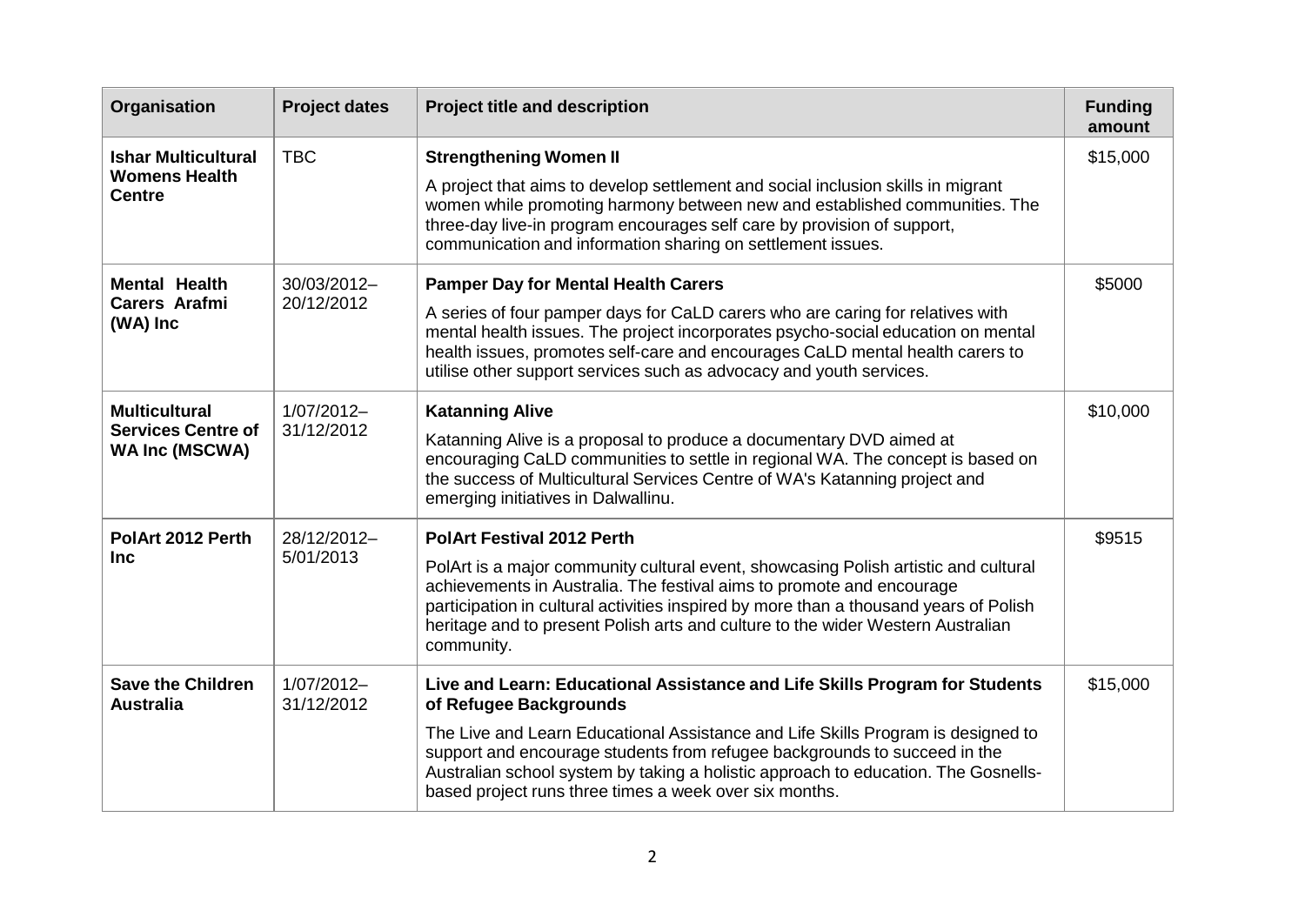

| <b>Community Grants Program 2012</b>                                                               |                      |                                                                                                                                                                                                                                                                                                                                                                     |                          |  |
|----------------------------------------------------------------------------------------------------|----------------------|---------------------------------------------------------------------------------------------------------------------------------------------------------------------------------------------------------------------------------------------------------------------------------------------------------------------------------------------------------------------|--------------------------|--|
| <b>Approved grants-July 2012</b>                                                                   |                      |                                                                                                                                                                                                                                                                                                                                                                     |                          |  |
| Organisation                                                                                       | <b>Project dates</b> | <b>Project title and description</b>                                                                                                                                                                                                                                                                                                                                | <b>Funding</b><br>amount |  |
| <b>Consular Corps of</b><br><b>Western Australia</b>                                               | 18/11/12             | <b>World of Food Festival</b><br>The World of Food Festival is a one-day event promoting a multicultural WA at<br>Government House on 18 November 2012. The event features more than 25 world<br>food stalls, a program of performances, activities and participation by many Perth-<br>based Consul-Generals.                                                      | \$4961                   |  |
| <b>Intercultural</b><br><b>Harmony Society</b>                                                     | 13/8/12              | <b>Parliament Iftar Dinner</b><br>A social opportunity for Parliamentarians to meet and build relations with<br>religious/ethnic groups and organisations at the grass roots level. This event aims<br>to build social cohesion and harmony among the WA community.                                                                                                 | \$5000                   |  |
| <b>Russian Ethnic</b><br><b>Community and</b><br>Youth<br><b>Development</b><br><b>Association</b> | 17/11/12             | Multicultural Festival-Celebrate 60th anniversary of diplomatic relations<br>between Australia and Russia<br>The Multicultural Festival brings together Russian performers in colourful ethnic<br>Russian costumes with groups from other WA communities including Polish,<br>Hungarian, Chile, Argentina, France, Ukraine and Indigenous Australian<br>performers. | \$4600                   |  |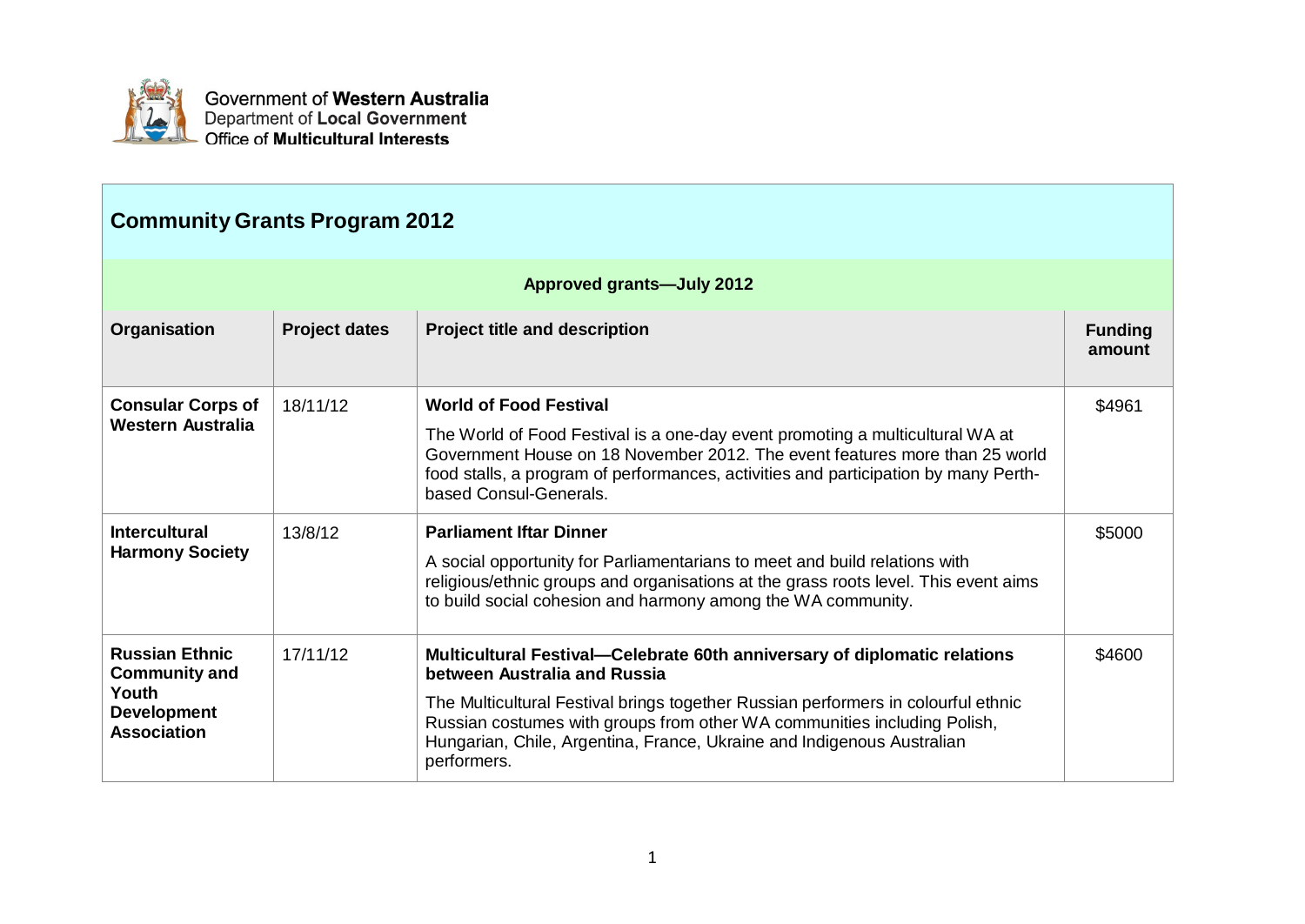| Organisation                                            | <b>Project dates</b>      | <b>Project title and description</b>                                                                                                                                                                                                                                                                                                             | <b>Funding</b><br>amount |
|---------------------------------------------------------|---------------------------|--------------------------------------------------------------------------------------------------------------------------------------------------------------------------------------------------------------------------------------------------------------------------------------------------------------------------------------------------|--------------------------|
| The Temple of<br><b>Fine Arts</b>                       | $8/11/12-$<br>13/11/12    | <b>Swan Festival of Lights 2012</b><br>Using the unifying theme of 'light' to bring together and celebrate WA's cultural<br>diversity through dance, music and cuisine, this event is held at the Supreme Court<br>Gardens Perth from Thursday 8 November to Monday 13 November 2012.                                                            | \$5000                   |
| <b>Volunteer South</b><br>West                          | $6/11/2012-$<br>5/11/2013 | Enhancing access for the culturally and linguistically diverse<br>This Bunbury-based project aims to engage CaLD migrants in volunteering through<br>a series of (i) activities about and with local volunteer organisations and (ii) cultural<br>awareness workshops for volunteers, volunteer organisations and community<br>members.          | \$4450                   |
| <b>Kuku Community</b><br>of Western<br><b>Australia</b> | $16/12/12-$<br>23/6/13    | To'durjo-Strengthening Kuku youth<br>To'durjo takes a preventative approach to drug and alcohol abuse in the Perth-<br>based Kuku community. The project delivers a series of 14 activities over six<br>months including interactive workshops, local partnership excursions and new<br>opportunity excursions targeting those aged 17-35 years. | \$13,339                 |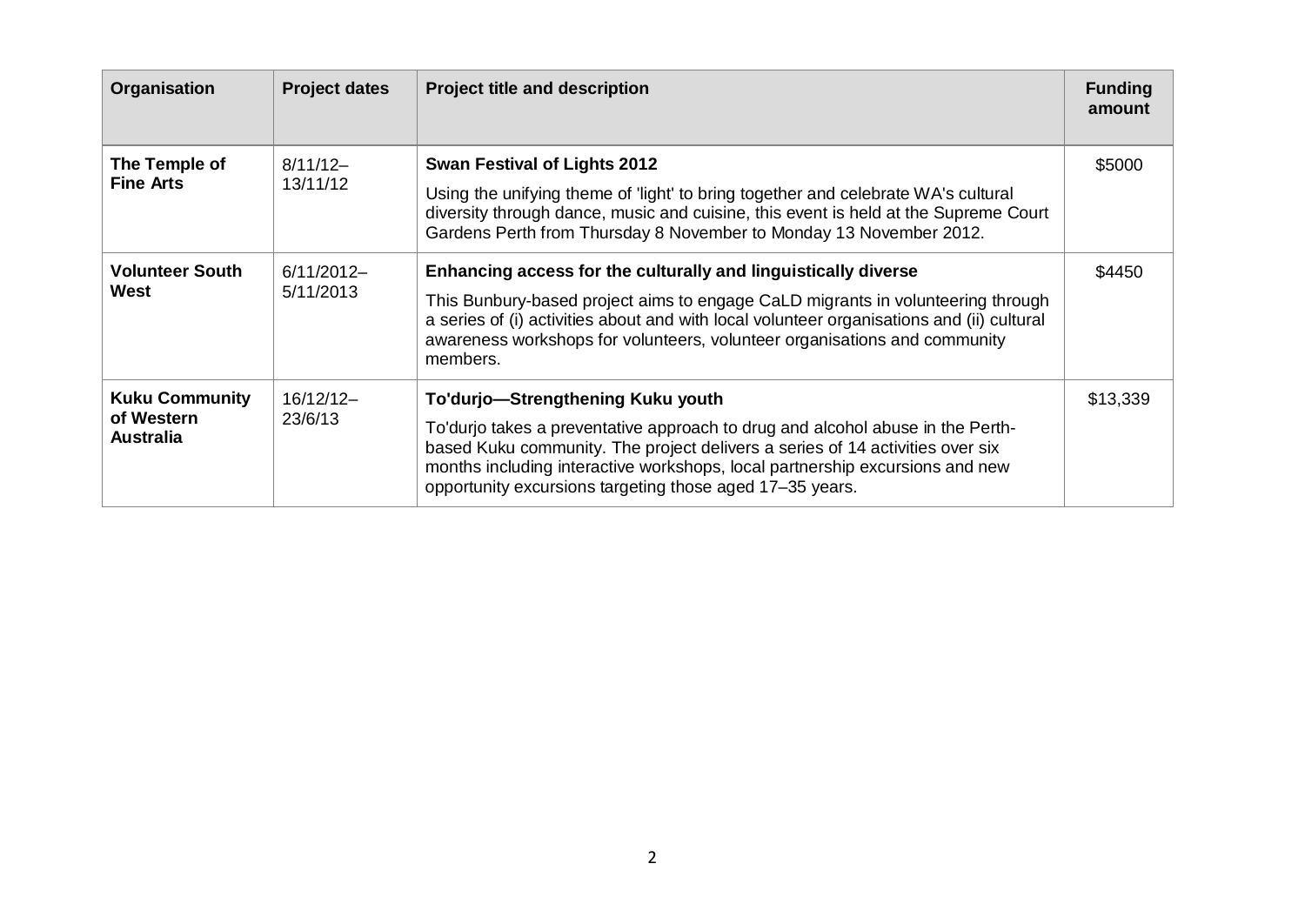

| <b>Community Grants Program 2012</b>        |              |                                                                                                                                                                                                                                                                                                                                                                                                                                    |                          |  |
|---------------------------------------------|--------------|------------------------------------------------------------------------------------------------------------------------------------------------------------------------------------------------------------------------------------------------------------------------------------------------------------------------------------------------------------------------------------------------------------------------------------|--------------------------|--|
| <b>Approved grants-October 2012</b>         |              |                                                                                                                                                                                                                                                                                                                                                                                                                                    |                          |  |
| Organisation                                | <b>Dates</b> | <b>Project title and description</b>                                                                                                                                                                                                                                                                                                                                                                                               | <b>Funding</b><br>amount |  |
| <b>Australian Arab</b><br>Association       | 16/3/2013    | <b>Harmony Day Celebration 2013</b><br>This evening celebration is part of Harmony Week. Themed 'enjoying cultural<br>differences', the evening and features performances by various culturally and<br>linguistically diverse (CaLD) communities. The event is on Saturday 16 March 2013<br>at the Maddington Community Centre. Around 380 guests are expected.                                                                    | \$5000                   |  |
| <b>Ballajura</b><br><b>Community Group</b>  | 24/3/2013    | <b>Ballajura Harmony Day Event 2013</b><br>This one-day event celebrates and embraces Ballajura's cultural diversity and<br>acknowledges the valuable contribution this diversity makes to the community.<br>Activities include performances, community and service provider information stands<br>and food stalls. The event is on Sunday 24 March 2013 at Karijini Oval, Ballajura,<br>and is expected to attract 3350 visitors. | \$5000                   |  |
| <b>Boogularri</b><br><b>Community House</b> | 21/3/2013    | <b>Boogularri's Harmony Garden Party</b><br>This project will celebrate and promote Harmony Week with a focus on the crafting<br>of a community mosaic representing Langford's cultural diversity. The party<br>features a range of family-friendly activities, a community lunch and a showcase of<br>cultural traditions. Around 180 visitors are expected at the garden party is on<br>Thursday 21 March 2013.                  | \$2405                   |  |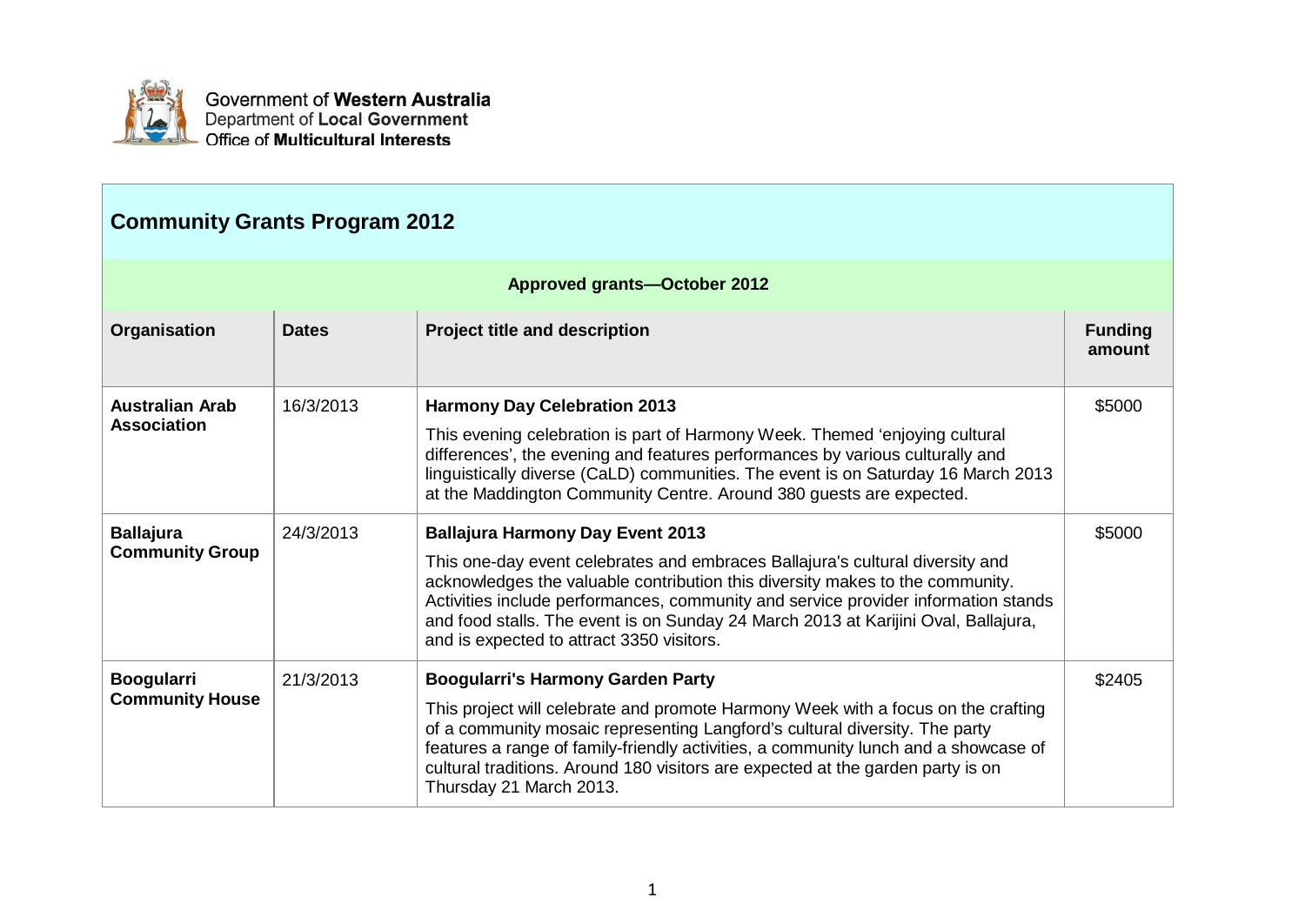| Organisation                                     | <b>Dates</b>               | <b>Project details</b>                                                                                                                                                                                                                                                                                                                                                                                           | <b>Funding</b><br>amount |
|--------------------------------------------------|----------------------------|------------------------------------------------------------------------------------------------------------------------------------------------------------------------------------------------------------------------------------------------------------------------------------------------------------------------------------------------------------------------------------------------------------------|--------------------------|
| <b>Brownlie</b><br><b>Community Focus</b>        | 16/3/2013                  | <b>Brownlie Harmony Day Celebration 2013</b><br>A multicultural community celebration for Harmony Week is being held on Saturday<br>16 March 2013 at Hedley Park, Bentley. About 900 people are expected to attend                                                                                                                                                                                               | \$5000                   |
|                                                  |                            | the event which will feature activities, community arts projects, performances by<br>various local Indigenous and CaLD groups, and diverse food experiences using<br>fresh produce from the Bentley Community Garden.                                                                                                                                                                                            |                          |
| <b>Buddha's Light</b>                            | $20/4/2013 -$              | 2013 Buddha's Birthday and Multicultural Festival                                                                                                                                                                                                                                                                                                                                                                | \$5000                   |
| <b>International</b><br><b>Association of WA</b> | 21/4/2013                  | This two-day event showcases WA's cultural diversity through Buddhist practice,<br>ceremony, art, culture, performances and vegetarian food. The festival will be held<br>on Saturday 20 and Sunday 21 April 2013 at the Fo Guang Shang Temple,<br>Maylands. Up to 15,000 people are expected.                                                                                                                   |                          |
| <b>Fremantle</b><br><b>Carnevale</b>             | $1/2/2013 -$<br>12/2/2013  | <b>Fremantle Carnevale 2013</b>                                                                                                                                                                                                                                                                                                                                                                                  | \$5000                   |
|                                                  |                            | This is a 12-day event in Fremantle celebrating the traditions and practices of<br>European carnivals. The event educates and actively encourages people to<br>participate in the 'carnevale' spirit and reclaim the streets through art and culture.<br>Carnevale runs from Friday 1 to Tuesday 12 February 2013, and is likely to attract<br>around 1800 audience and participants.                            |                          |
| <b>Harvey Mainstreet</b>                         | 17/3/2013                  | <b>Harvey Mainstreet Festival 2013</b>                                                                                                                                                                                                                                                                                                                                                                           | \$4000                   |
|                                                  |                            | A one-day festival in Harvey providing a family friendly atmosphere with live music,<br>children's rides, market stalls, art, craft, farm animals and local produce.<br>Entertainment includes Italian music, a grape-stomping championship in an Italian<br>piazza, food stalls, Italian cooking, wine tasting and more. The festival is on Sunday<br>17 March 2013, and attracts an audience of around 13,000. |                          |
| <b>Midwest</b>                                   | $23/3/2013 -$<br>24/3/2013 | <b>Celebrating Nations</b>                                                                                                                                                                                                                                                                                                                                                                                       | \$5000                   |
| <b>Multicultural</b><br><b>Association</b>       |                            | The Celebrating Nations project combines a dinner and community event in<br>Geraldton. The Harmony Dinner usually attracts around 300 guests and takes<br>place on Saturday 23 March 2013 at the QEII Centre. The family event follows on<br>Sunday 24 March 2013 at Maitland Park and attracts approximately 3000 visitors.                                                                                     |                          |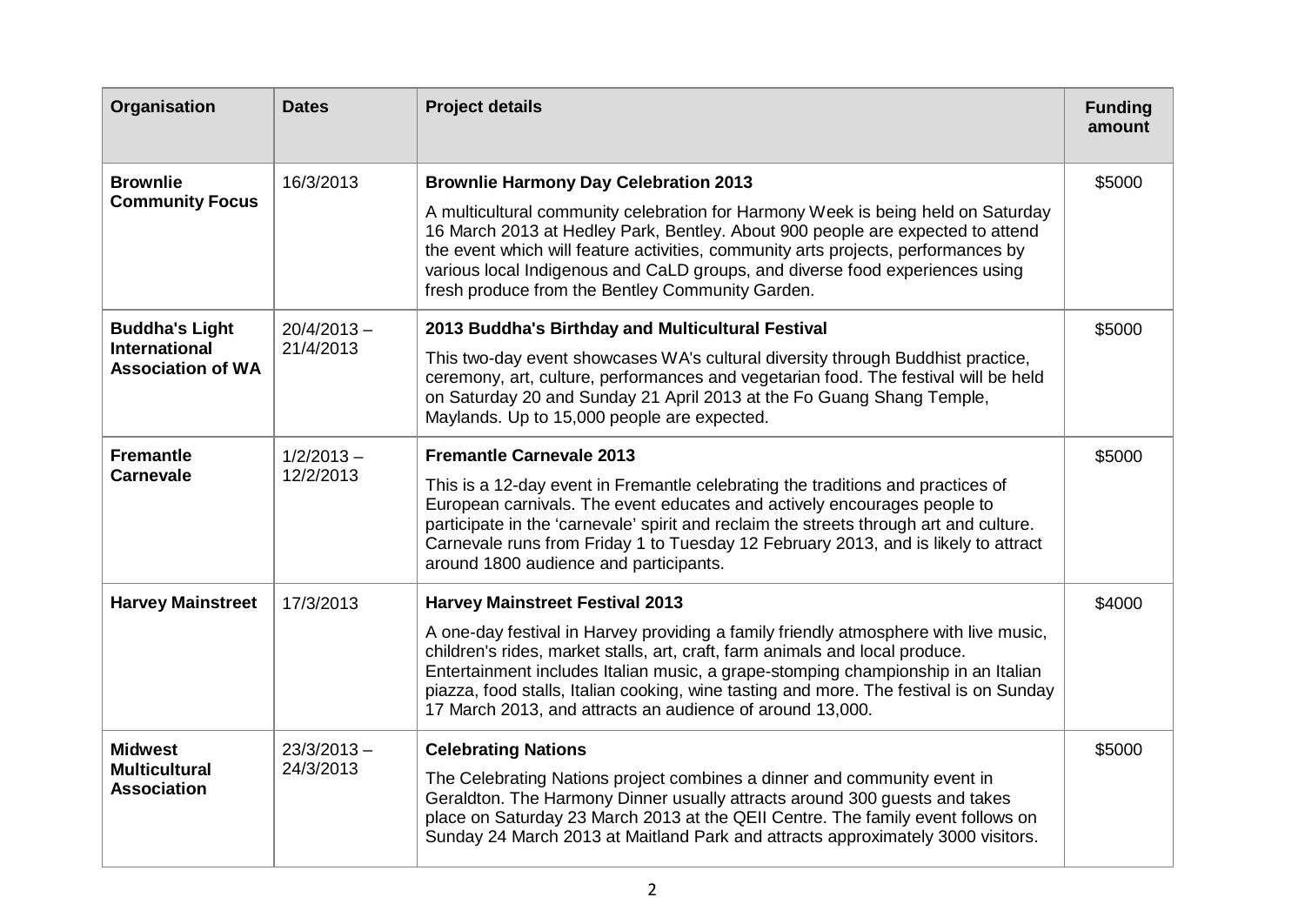| Organisation                                                                 | <b>Dates</b>               | <b>Project details</b>                                                                                                                                                                                                                                                                                                                                                                                                   | <b>Funding</b><br>amount |
|------------------------------------------------------------------------------|----------------------------|--------------------------------------------------------------------------------------------------------------------------------------------------------------------------------------------------------------------------------------------------------------------------------------------------------------------------------------------------------------------------------------------------------------------------|--------------------------|
| <b>Sri Lankan</b><br><b>Sinhalese</b><br><b>Buddhist Society</b><br>of WA    | $18/5/2013 -$<br>20/5/2013 | <b>Vesak Celebration 2013</b><br>The Vesak Celebration 2013 celebrates the Buddhist holy day commemorating the<br>birth, enlightenment and passing of the Lord Buddha. The event features the<br>construction of an illuminated Pandol decorated with delicate artwork. The<br>celebration is held from Saturday 18 to Monday 20 May 2013 and is expected to<br>attract 1700 visitors.                                   | \$4000                   |
| <b>Zonta Club of</b><br><b>Perth Northern</b><br><b>Suburbs</b>              | <b>TBC</b>                 | <b>Migrant Safety Seminars</b><br>The Migrant Safety Seminars, targeting refugee/migrant women, deliver three<br>information and engagement sessions on Australian law and personal safety<br>procedures. Each session is expected to attract an estimated 50 participants,<br>through sessions delivered in March, May and July 2013.                                                                                   | \$4896                   |
| <b>Association of</b><br>Liberian<br><b>Community of</b><br><b>Australia</b> | $2/2/2013 -$<br>13/2/2013  | <b>Building Community Resilience through Engagement</b><br>This project delivers a series of education, dance activities and events targeting<br>African youth aged 12-26 years. The activities, to run from Saturday 2 February to<br>Saturday 13 April 2013, aim to support young people to develop confidence, self-<br>awareness and respond positively in complex social environments.                              | \$11,168                 |
| <b>Fremantle</b><br><b>Multicultural</b><br><b>Centre</b>                    | 15/1/2013                  | <b>CaLD Driver Mentoring Project</b><br>This project provides funding for five driver mentors to assist 12 CaLD clients<br>participating in a Driver Education Program to complete their required log-book<br>hours. The project runs over 12 months starting Tuesday 15 January 2013.                                                                                                                                   | \$12,000                 |
| <b>Harmony Day</b><br><b>Committee</b>                                       | $6/2/2013 -$<br>30/4/2013  | <b>Harmony Week Program</b><br>The Harmony Week Program aims to engage people in a range of projects,<br>activities and events that celebrate the diversity of cultures in the community. The<br>program includes school competitions (poster, banner, photography), a Harmony<br>Week festival at Stirling Gardens on Saturday 16 March 2013, and a Harmony<br>Week event at Mirrabooka Square on Friday 22 March 2013. | \$13,018.18              |